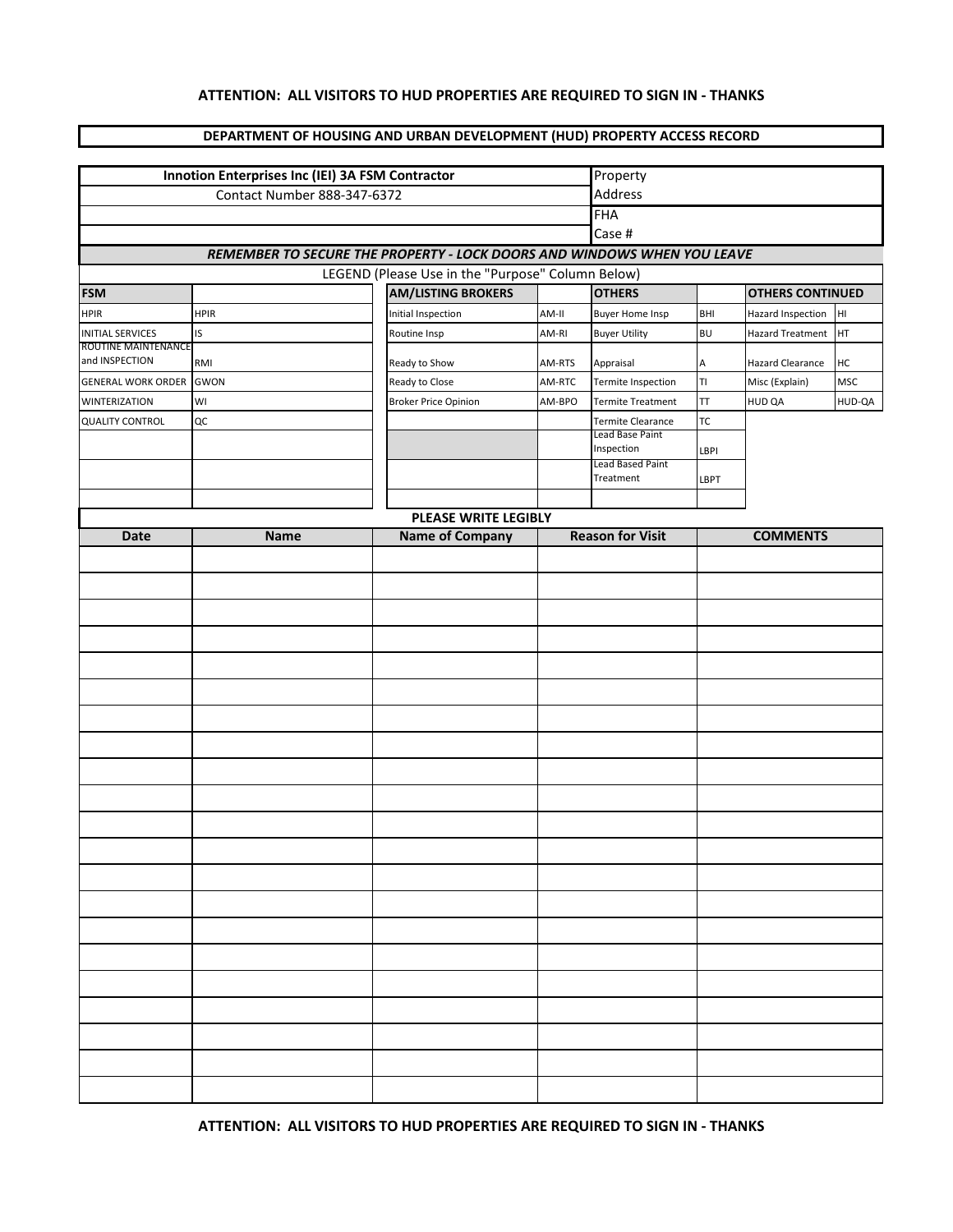| DEPARTMENT OF HOUSING AND URBAN DEVELOPMENT (HUD) PROPERTY ACCESS RECORD |                                                  |                        |                         |  |                 |  |  |  |  |  |
|--------------------------------------------------------------------------|--------------------------------------------------|------------------------|-------------------------|--|-----------------|--|--|--|--|--|
|                                                                          | Innotion Enterprises Inc (IEI) 3A FSM Contractor |                        | Property                |  |                 |  |  |  |  |  |
|                                                                          | Contact Number 888-347-6372                      |                        |                         |  | Address         |  |  |  |  |  |
|                                                                          |                                                  |                        | <b>FHA</b>              |  |                 |  |  |  |  |  |
|                                                                          |                                                  |                        | Case #                  |  |                 |  |  |  |  |  |
| REMEMBER TO SECURE THE PROPERTY - LOCK DOORS AND WINDOWS WHEN YOU LEAVE  |                                                  |                        |                         |  |                 |  |  |  |  |  |
| Date                                                                     | <b>Name</b>                                      | <b>Name of Company</b> | <b>Reason for Visit</b> |  | <b>COMMENTS</b> |  |  |  |  |  |
|                                                                          |                                                  |                        |                         |  |                 |  |  |  |  |  |
|                                                                          |                                                  |                        |                         |  |                 |  |  |  |  |  |
|                                                                          |                                                  |                        |                         |  |                 |  |  |  |  |  |
|                                                                          |                                                  |                        |                         |  |                 |  |  |  |  |  |
|                                                                          |                                                  |                        |                         |  |                 |  |  |  |  |  |
|                                                                          |                                                  |                        |                         |  |                 |  |  |  |  |  |
|                                                                          |                                                  |                        |                         |  |                 |  |  |  |  |  |
|                                                                          |                                                  |                        |                         |  |                 |  |  |  |  |  |
|                                                                          |                                                  |                        |                         |  |                 |  |  |  |  |  |
|                                                                          |                                                  |                        |                         |  |                 |  |  |  |  |  |
|                                                                          |                                                  |                        |                         |  |                 |  |  |  |  |  |
|                                                                          |                                                  |                        |                         |  |                 |  |  |  |  |  |
|                                                                          |                                                  |                        |                         |  |                 |  |  |  |  |  |
|                                                                          |                                                  |                        |                         |  |                 |  |  |  |  |  |
|                                                                          |                                                  |                        |                         |  |                 |  |  |  |  |  |
|                                                                          |                                                  |                        |                         |  |                 |  |  |  |  |  |
|                                                                          |                                                  |                        |                         |  |                 |  |  |  |  |  |
|                                                                          |                                                  |                        |                         |  |                 |  |  |  |  |  |
|                                                                          |                                                  |                        |                         |  |                 |  |  |  |  |  |
|                                                                          |                                                  |                        |                         |  |                 |  |  |  |  |  |
|                                                                          |                                                  |                        |                         |  |                 |  |  |  |  |  |